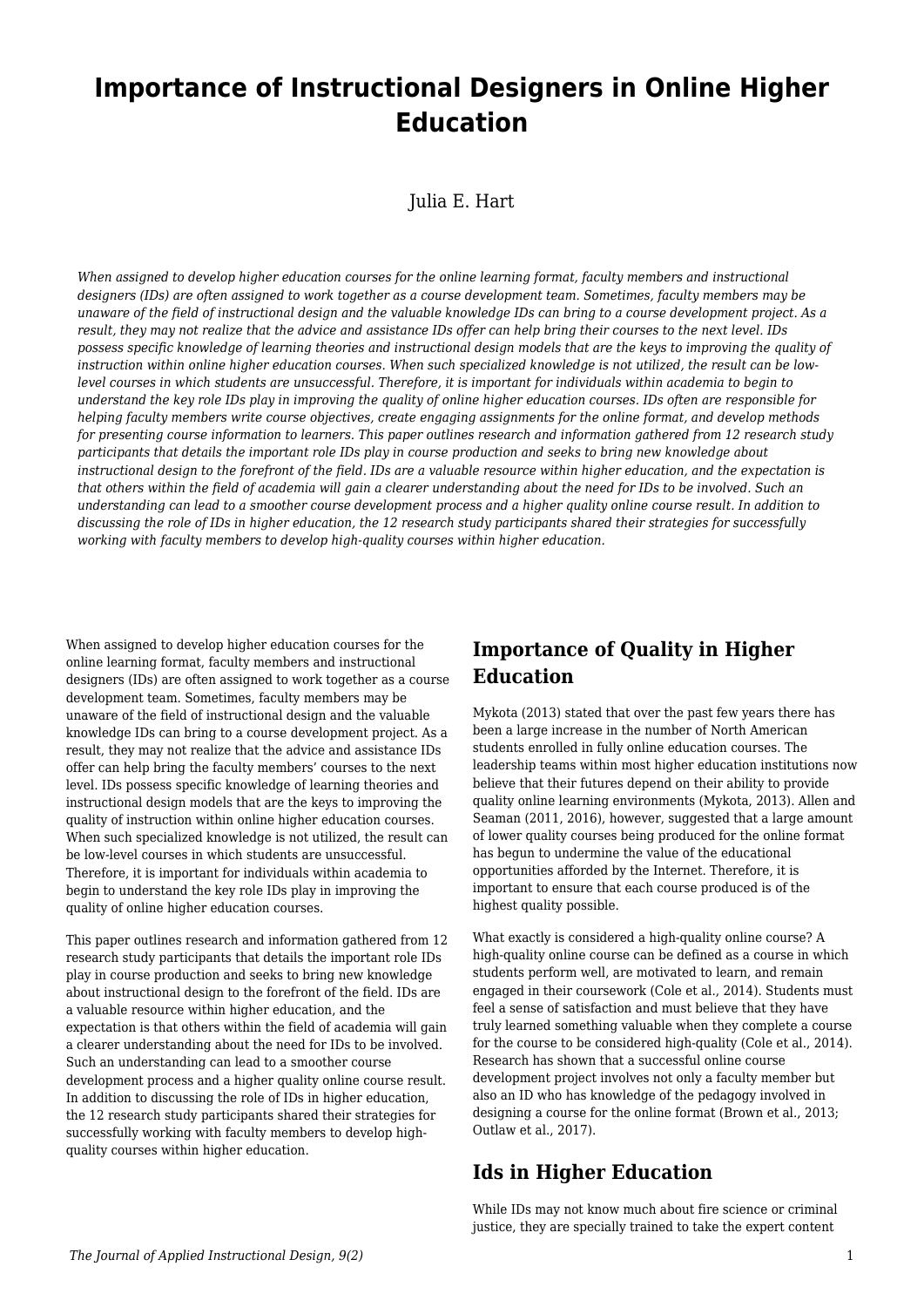given to them by faculty members and transform it into learning experiences that will capture students' attention so that they can achieve the knowledge and skills necessary to be successful in their chosen careers. IDs perform many different duties when working with faculty members to design and develop courses. They take on many of the behind-the-scenes responsibilities within the course production that sometimes faculty members are unaware of so that they can focus on providing the expert content that students need to be successful. For example, IDs have been known to transcribe videos and audio files, develop various forms of media for courses, and even load courses into learning management systems.

However, there is much more to being an ID than those types of activities suggest. IDs today possess specific knowledge of learning theories and instructional design models that are the keys to improving the quality of online higher education courses (Shaw, 2012). They often are responsible for helping faculty SMEs write course objectives, create engaging assignments for the online format, and develop methods for presenting course information to learners (Hixon, 2008). IDs are also often instrumental in helping higher education faculty negotiate and reduce the transactional distance that often occurs in online courses (Lunce & Huang, 2013). Transactional distance involves the misunderstanding and miscommunication that can occur between a learner and his or her professor due to the two parties being physically separated from one another (Lunce & Huang, 2013).

Brigance (2011) stated that higher education institutions offering online learning need individuals with a clear understanding of the direction and approach that needs to be taken to produce high-quality online courses and that IDs possess just that type of understanding. IDs possess the following attributes that are necessary for bringing online courses to the highest levels:

- solid designer foundation in instructional and learning theories,
- an understanding of the cognitive process of learning,
- ability to utilize research to inform practice,
- competency in multimedia and online educational formats, and
- commitment to perpetual learning and readiness for challenges along the way (Brigance, 2011; Fyle et al., 2012)

IDs understand the need to keep up with a constantly changing field and the importance of working collaboratively with faculty members (Anderson, 2012; Brigance, 2011; Fyle et al., 2012). Some of the skills IDs possess that lend themselves well to improving the quality of online courses they help to produce include the following:

- possession of effective communication skills,
- knowledge of the need to constantly update instructional design skills,
- ability to apply current research and theory, and
- ability to identify and resolve ethical and legal issues (Anderson, 2012; Brigance, 2011; Fyle et al., 2012)

In a recently completed research study, 12 IDs who had worked within the field of online higher education for at least two years and had worked with faculty members to produce courses at least five times were interviewed. These IDs were asked if they believed that IDs were important within the field of higher education and, if so, how. Each of the participants agreed that IDs are important because they truly make a difference in the quality of the courses being produced for the online format. IDs bring a specialized knowledge of instructional theories and how people learn to the table of online course design. Participants additionally stated that IDs help faculty members present course material in more engaging ways that can help students better absorb the subject matter. IDs can also help faculty members keep the level of the students' knowledge about the subject matter in mind and can bring fresh eyes and new perspectives to course design that can help to improve how students experience online courses within higher education institutions. Several participants mentioned that faculty members often do not realize that the way a course is presented in a traditional classroom must change when it is transferred to an online format, and IDs bring a wealth of knowledge regarding such a change in pedagogy.

All but one of the participants touched on the fact that while faculty members are experts in their own fields of study, many do not have the background in education that IDs do. As a result, it can sometimes be difficult for faculty members to present their subject matter knowledge in ways that students can truly comprehend, especially in the online format, which can reduce the quality of the resulting course. One issue that a participant raised was that traditional faculty in higher education, while being trained specifically about their content, are often not trained as educators. IDs can help faculty members translate their knowledge into a learning environment in which students can learn and achieve the outcomes of the course. In addition, the participant indicated that IDs are necessary to show the faculty different aspects of teaching and to help them deliver their content in ways that students can truly learn and understand, which is a hallmark of a high-quality online course.

Other participants described in more detail the specialized knowledge that IDs bring to an online course development project, which include the following:

- Trained to specifically think about the student experience as they are working to develop online courses.
- Ensure that the subject matter is presented at the proper level so that students can absorb the material, especially if it is the first time they have ever encountered a topic.
- Ensure sure that instructions for assignments are clearly written so that students understand what is being asked of them.
- Ensure that all the course material aligns with the course outcomes or objectives.
- Retain consistency in how courses are presented in their institutions because they know that students are more successful in a course in which they know where to locate specific files or content that they need to complete their assignments.
- Bring a new perspective to the process of course design. IDs do not have an emotional or personal investment in a specific course development method and can look at course material with a different, more detailed, eye. IDs are better able to see the issues that are keeping students from being successful in the course and can offer suggestions to faculty members that can help them improve their courses.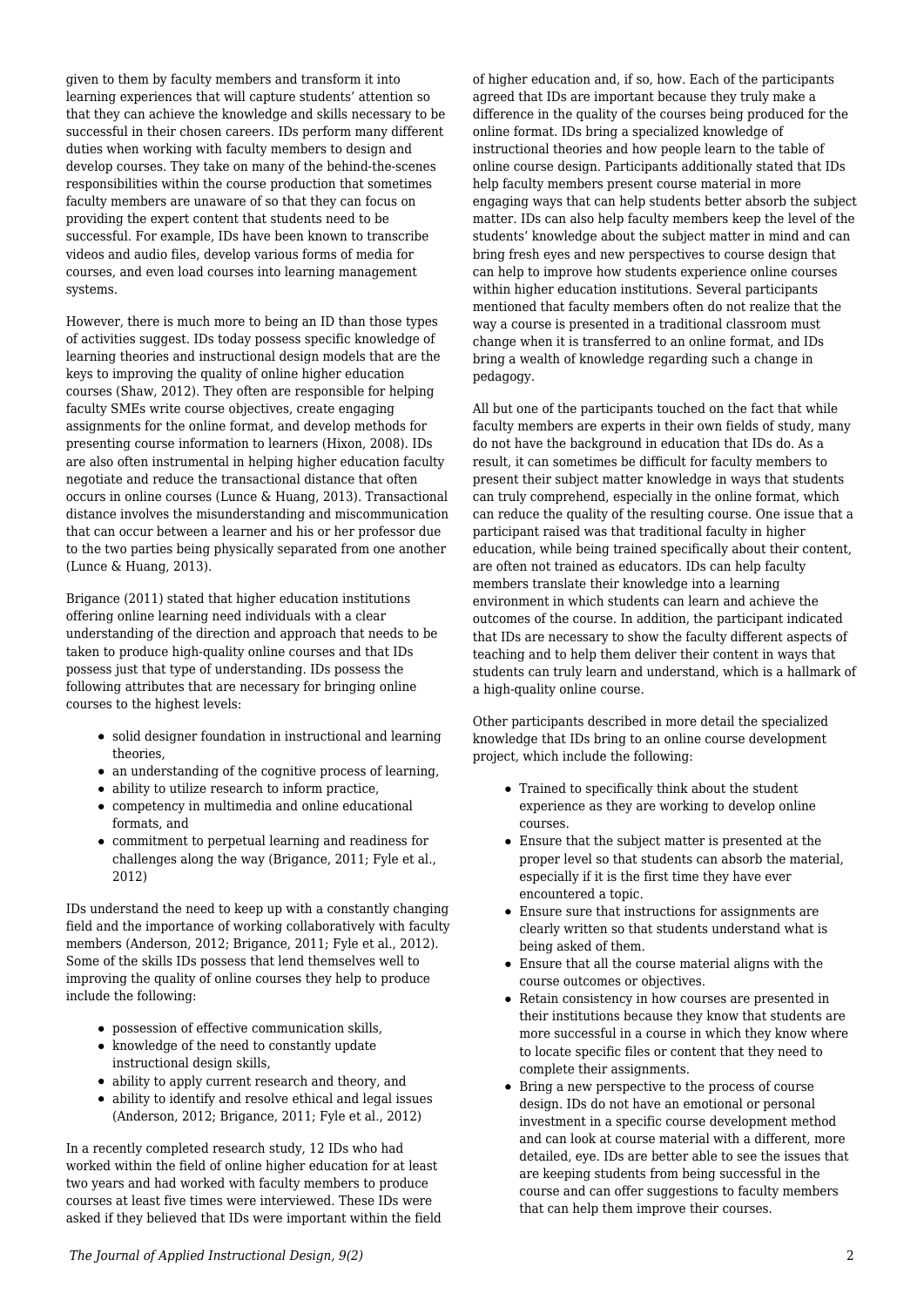# **Strategies for Helping Others Realize the Importance of Ids**

The outcomes of this study indicate that the development of a high-quality course for the online higher education format requires the expertise of more than one individual as well requiring the use of different types of teaching and learning strategies (Chao et al., 2010; Vandenhouten et al., 2014). Faculty members bring an extensive knowledge of the subject matter covered in a course, and IDs bring specialized knowledge of how to present the subject matter in such a way that it helps students achieve the outcomes and goals of the course. To produce a high-quality course, these two individuals must be able to collaborate well with one another and form a cohesive team based on mutual respect for one another's time and expertise.

The IDs interviewed for this study indicated that many of the issues that they have with faculty members stem from the fact that faculty members are often not aware of what IDs do and what benefits they can bring to online course design and to the field of higher education in general. The belief of study participants and researchers alike is that more information needs to be disseminated regarding the significant contributions and advancements that have been brought into the field of higher education through the work of IDs (Afsaneh, 2014).

The findings of this study also indicate that IDs and faculty members should make more of an effort to communicate with one another as communication appears to be the key to establishing a true course development partnership (Anderson, 2012; Ashbaugh, 2013; Campbell et al., 2009). A successful partnership between a faculty member and an ID can improve the quality of the resulting course and demonstrates how important an ID can be within the field of higher education. Strategies that IDs can use to work successfully with faculty members are listed in Table 1. These strategies have been gleaned from both a study of the literature and the responses from this study's participants.

Table 1

Strategies for Working with Faculty Members

**An instructional designer should schedule an initial meeting with the faculty member before the actual course design work begins (Tessmer, 1993). This gives each individual an opportunity to get to know one another, learn about each other's working styles and preferences, and hammer out issues regarding deadlines and methods for meeting the goals and outcomes of the course. Doing this will hopefully avoid conflicts down the road.**

The instructional designer and the faculty member should maintain regular communication with one another throughout the course development process. Several participants mentioned that conflicts arose when faculty members and IDs lost touch with one another or when deadlines were not met.

When offering feedback to faculty members, it is often better for an instructional designer to do so through a phone call or face-to-face so that the two parties have a chance to discuss the feedback together. This allows the instructional designer to explain more clearly why he or she thinks a change should be made, and it allows the faculty member the chance to give his or her opinion about the change. There are then no misunderstandings about the intent of the feedback, and each person has a chance to weigh in on the issue at hand, reducing the chance of conflict down the road.

IDs should present themselves as helpers or as individuals who can complement the abilities of faculty members. By doing so, IDs are more likely to be seen as equal partners in course production, which can help to raise their credibility in the eyes of higher education faculty.

IDs should make every effort to build a culture of teamwork with faculty members because it is teamwork and collaboration that will make the courses being produced the best they can be. See Table 2 below for some ideas about how to create a culture of teamwork with faculty members.

Table 2

Creating a Culture of Teamwork

#### **IDs should clearly communicate their role and purpose in the course development process.**

IDs should put together a list of services that they can perform for faculty members and maybe even have a portfolio online where they can show faculty members examples of some of the work they have done and how this work improved the quality of the courses on which the IDs worked.

IDs should listen to the ideas that faculty members have for their courses and advise them on how an instructional designer can help them achieve those ideas.

IDs should have a thick skin and be prepared for faculty members not to accept the latest and greatest instructional technique that an instructional designer is suggesting. IDs should be prepared to compromise with faculty members when necessary.

IDs should have knowledge of their university's instructional design processes and have documentation in place so that they are always ready to answer any questions faculty members may have during course production.

IDs should let faculty members know that they are there to guide the faculty members through the course development project, not dictate to them.

Above all, IDs and faculty members should together consider the needs of their students first and foremost and work together to ensure that all of the courses they develop are of the highest quality and provide a unique and fulfilling learning experience for all students.

# **Conclusion**

High-quality online higher education courses are clearly the result of true collaboration and teamwork between faculty members and IDs, and more of an effort should be made by higher education leadership to promote this partnership in the future (Kotter, 2008; Kowch, 2009). Participants and researchers believe that if more of an effort is made to clearly establish the roles and responsibilities of faculty members and IDs to course development projects, conflicts will diminish, and better courses will result which, in turn, will lead to a better outcome for students and more growth in the field of online higher education.

### **References**

Afsaneh, S. (2014). *Quality of online courses*. (Doctoral thesis, Universitat Rovira i Virgili, Tarragona, Spain). http://hdl.handle.net/10803/277385

Allen, E., & Seaman, J. (2011). *Going the distance: Online education in the United States*. https://www.babson.edu/Academics/centers/blank-center/g lobal-research/Documents/going-the-distance.pdf

Allen, I. E., & Seaman, J. (2016). *Online report card: Tracking online education in the United States*. https://onlinelearningconsortium.org/read/online-report-ca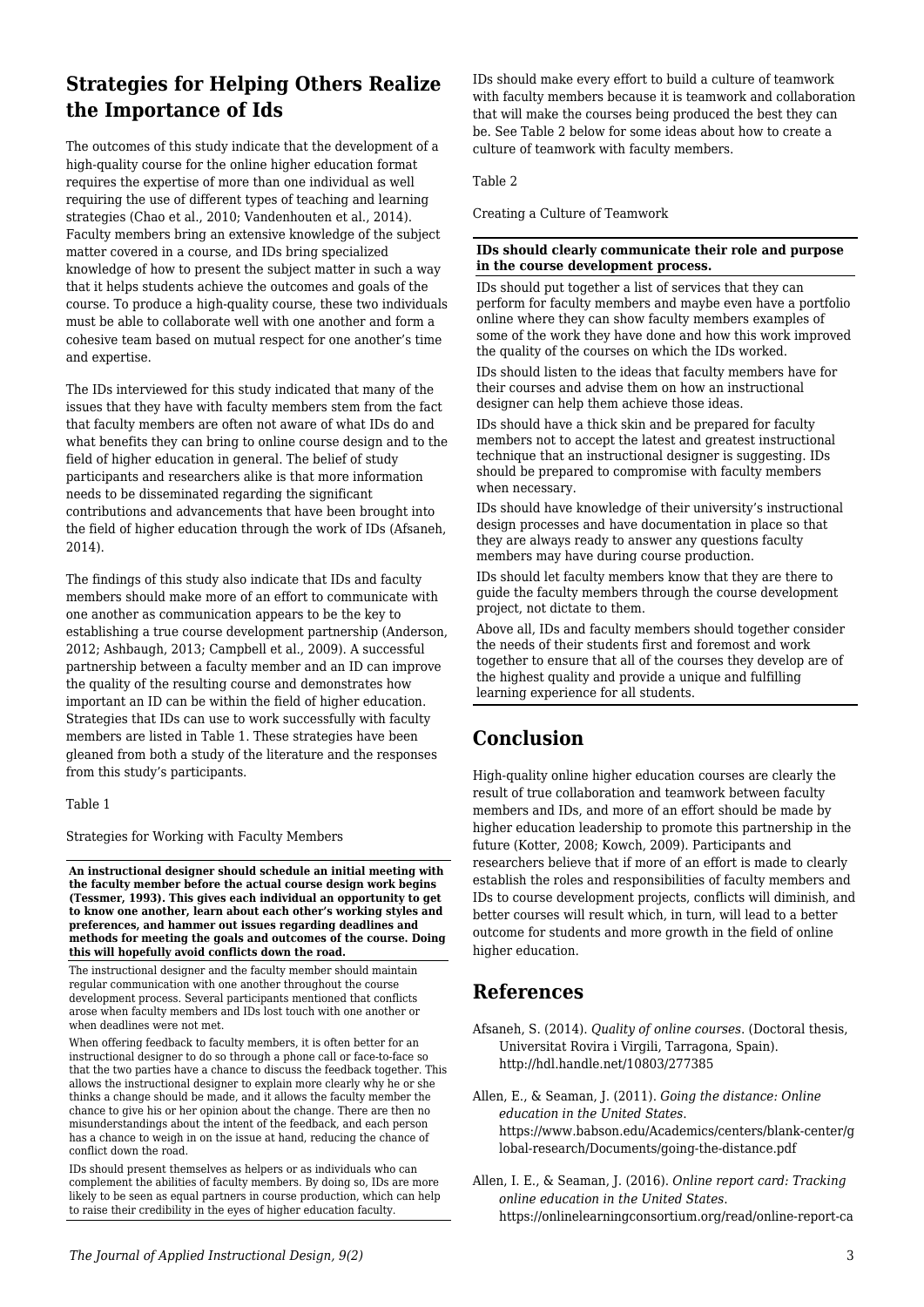rd-tracking-online-education-united-states-2015/

Anderson, D. (2012). Is building relationships the key to leadership? *Performance Improvement*, *51*(2), 15–21. doi:10.1002/pfi.21245

Ashbaugh, M. L. (2013). Expert instructional designer voices: Leadership competencies critical to global practice and quality online learning designs. *Quarterly Review of Distance Education, 14*(2), 97–118. http://www.infoagepub.com/quarterly-review-of-distance-e ducation.html

Brigance, S. K. (2011). Leadership in online learning in higher education: Why IDs for online learning should lead the way. *Performance Improvement, 50*(10), 43–48. doi:10.1002/pfi.20262

Brown, B., Eaton, S. E., Jacobsen, D. M., Roy, S., & Friesen, S. (2013). Instructional design collaboration: A professional learning and growth experience. *Journal of Online Learning & Teaching, 9*(3), 439–452. http://jolt.merlot.org/

Campbell, K., Schwier, R., & Kenny, R. (2009). The critical, relational practice of instructional design in higher education: An emerging model of change agency. *Educational Technology Research & Development, 57*(5), 645–663. doi:10.1007/s11423-007-9061-6

Chao, I. T., Saj, T., & Hamilton, D. (2010). Using collaborative course development to achieve online course quality standards. *International Review of Research in Open & Distance Learning, 11*(3), 106–126. http://www.irrodl.org/index.php/irrodl

Cole, M. T., Shelley, D. J., & Swartz, L. B. (2014). Online instruction, e-learning, and student satisfaction: A three year study. *The International Review of Research in Open and Distance Learning, 15*(6), 111–131. http://www.irrodl.org/index.php/irrodl/article/view/1748/31 79

Fyle, C. O., Moseley, A., & Hayes, N. (2012). Troubled times:

The role of instructional design in a modern dual-mode university? *Open Learning, 27*(1), 53–64. doi:10.1080/02680513.2012.640784

- Hixon, E. (2008). Team-based online course development: A case study of collaboration models. *Online Journal of Distance Learning Administration*, *11*(4), 3.
- Kotter, J. P. (2008). What leaders really do. In J. V. Gallos (Ed.), *Business Leadership* (2nd ed., pp. 5–15). Jossey-Bass.

Kowch, E. (2009). New capabilities for cyber charter school leadership: An emerging imperative for integrating educational technology and educational leadership knowledge. *TechTrends, 53*(4), 41–48. https://www.springer.com/us

Lunce, L. M., & Huang, X. (2013). Situational awareness and online instruction: A perspective for IDs. *Journal of Applied Learning Technology, 3*(3), 18–33. http://www.salt.org/

Mykota, D. (2013). A coordinated decentralized approach to online project development. *TOJET: Turkish Online Journal of Educational Technology*, *12*(3), 1–14. http://www.tojet.net/

Outlaw, V., Rice, M. L., & Wright, V. H. (2017). Building quality online courses: Online course development partnership and model. In *Handbook of Research on Building, Growing, and Sustaining Quality E-Learning Programs* (pp. 301–323). IGI Global.

Shaw, K. (2012). Leadership through instructional design in higher education. *Online Journal of Distance Learning Administration*, *15*(3), 1. http://www.westga.edu/~distance/ojdla/

- Tessmer, M. (1993). *Planning and conducting formative evaluations: Improving the quality of education and training*. Routledge.
- Vandenhouten, C. L., Gallagher-Lepak, S., Reilly, J., & Berg, P. R. (2014). Collaboration in e-learning: A study using the flexible e-learning framework. *Online Learning*, *18*(3). 1–14. http://onlinelearningconsortium.org/